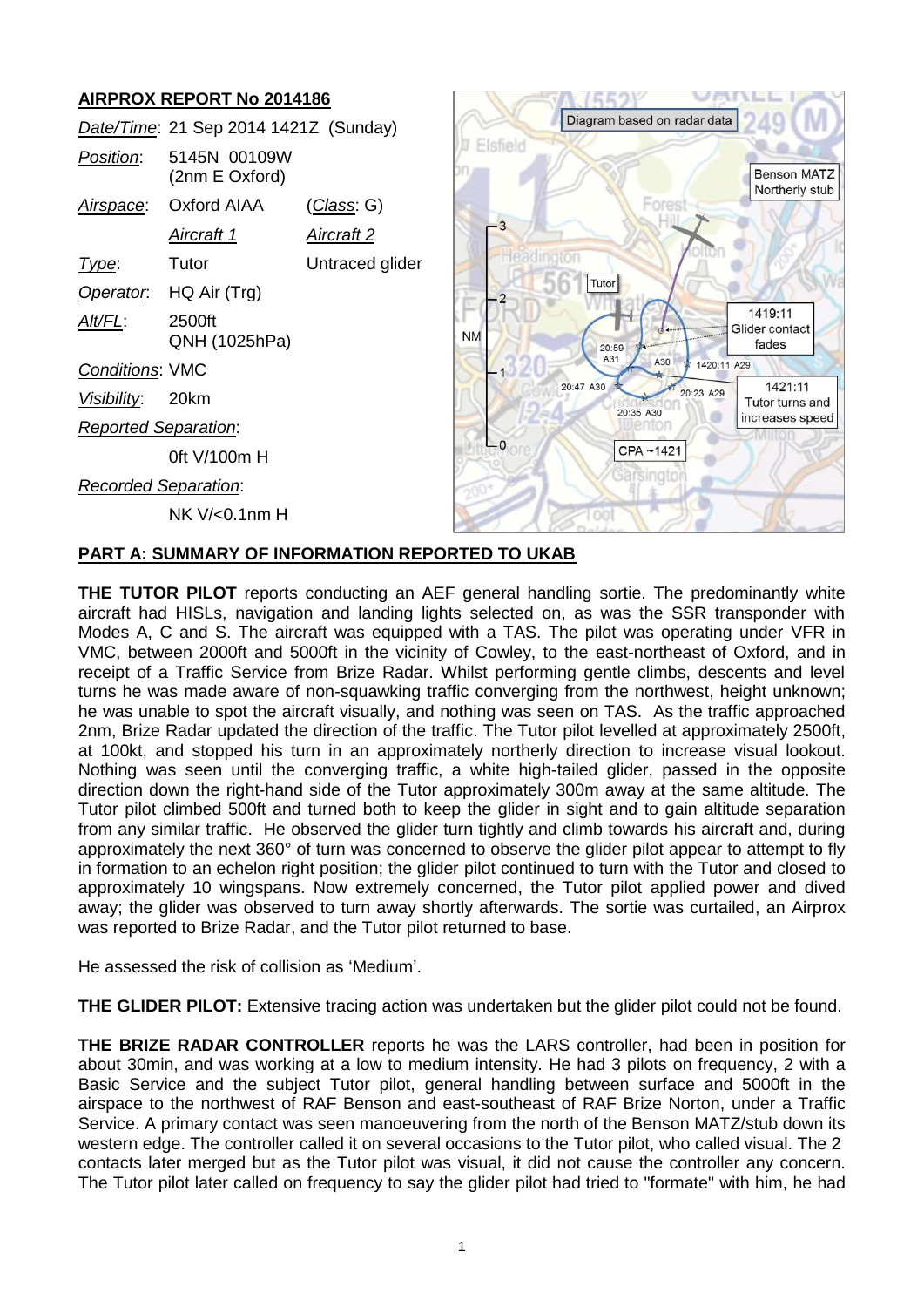tried to move away but was followed, so wanted to file an Airprox. The controller asked the pilot to call Brize ATC when available and he subsequently spoke to the ATCO IC.

**THE ATCO IC** reports working Approach, Director and Zone. She was seated next to the LARS Radar controller at the time but did not witness the actual event. She did speak with the Tutor pilot several hours later, who informed her of the situation and that he was filing an Airprox.

### **Factual Background**

The weather at RAF Benson was recorded as follows:

METAR EGUB 211350Z 36012KT 9999 BKN045 17/05 Q1025 BLU NOSIG METAR EGUB 211450Z 36011KT 9999 SCT045 18/06 Q1025 BLU NOSIG

### **Analysis and Investigation**

#### **Military ATM**

The Tutor pilot, under a Traffic Service with RAF Brize Norton, was informed of non-squawking traffic, height unknown, but nothing was seen visually or on TAS. Brize updated the traffic at 2nm and the pilot responded by levelling the aircraft at approximately 2,500 feet and flying a steady heading to improve lookout.

The squadron had been monitoring FLARM tracks from the Ops room and described generally low levels of glider activity. Pilots were briefed throughout the day on glider activity and, during the incident Airprox, Ops room personnel tracked a single FLARM equipped glider in the Abingdon vicinity. The glider appeared to land at Lasham but the ops room were unable to make contact with anyone at Lasham to trace the glider.

The Brize LARS controller described a 'low to medium' intensity session with three aircraft on frequency, including two under a Basic Service and the Tutor under a Traffic Service. The controller recalled calling several sets of Traffic Information until the pilot called visual. The primary contacts were seen to merge on radar. The pilot commented upon the glider attempting to 'formate' and declared an Airprox.

| <b>From</b> | To    | <b>Speech Transcription</b>                                                                                                                                       | Time     |
|-------------|-------|-------------------------------------------------------------------------------------------------------------------------------------------------------------------|----------|
| LARS        | Tutor | [Tutor C/S] traffic south west, four miles, manoeuvering, no height<br>information                                                                                | 14:16:41 |
| Tutor       | LARS  | [Tutor C/S] roger looking                                                                                                                                         | 14:16:46 |
| LARS        | Tutor | Traffic north north east, three miles, tracking south west, no<br>height information                                                                              | 14:17:20 |
| Tutor       | LARS  | [Tutor C/S] roger looking                                                                                                                                         | 14:17:27 |
| LARS        | Tutor | [Tutor C/S] previously called traffic two miles, tracking south west,<br>height un - er - no height information                                                   | 14:18:01 |
| Tutor       | LARS  | [Tutor C/S] roger looking                                                                                                                                         | 14:18:07 |
| LARS        | Tutor | Previously called traffic north east, one mile, tracking south west,<br>height unknown, further traffic, south west, three miles,<br>manoeuvering, height unknown | 14:18:48 |
| Tutor       | LARS  | Er – [Tutor C/S] is looking and nothing on TAS                                                                                                                    | 14:18:56 |
| Tutor       | LARS  | [Tutor C/S] visual, it is a glider same level – er he's passed by on<br>my right hand side by approximately four hundred meters                                   | 14:19:11 |
| LARS        | Tutor | [Tutor C/S] roger                                                                                                                                                 | 14:19:20 |
| LARS        | Tutor | [Tutor C/S] traffic west, two miles, manoeuvering, height unknown                                                                                                 |          |

Relevant portions of the tape transcript are below: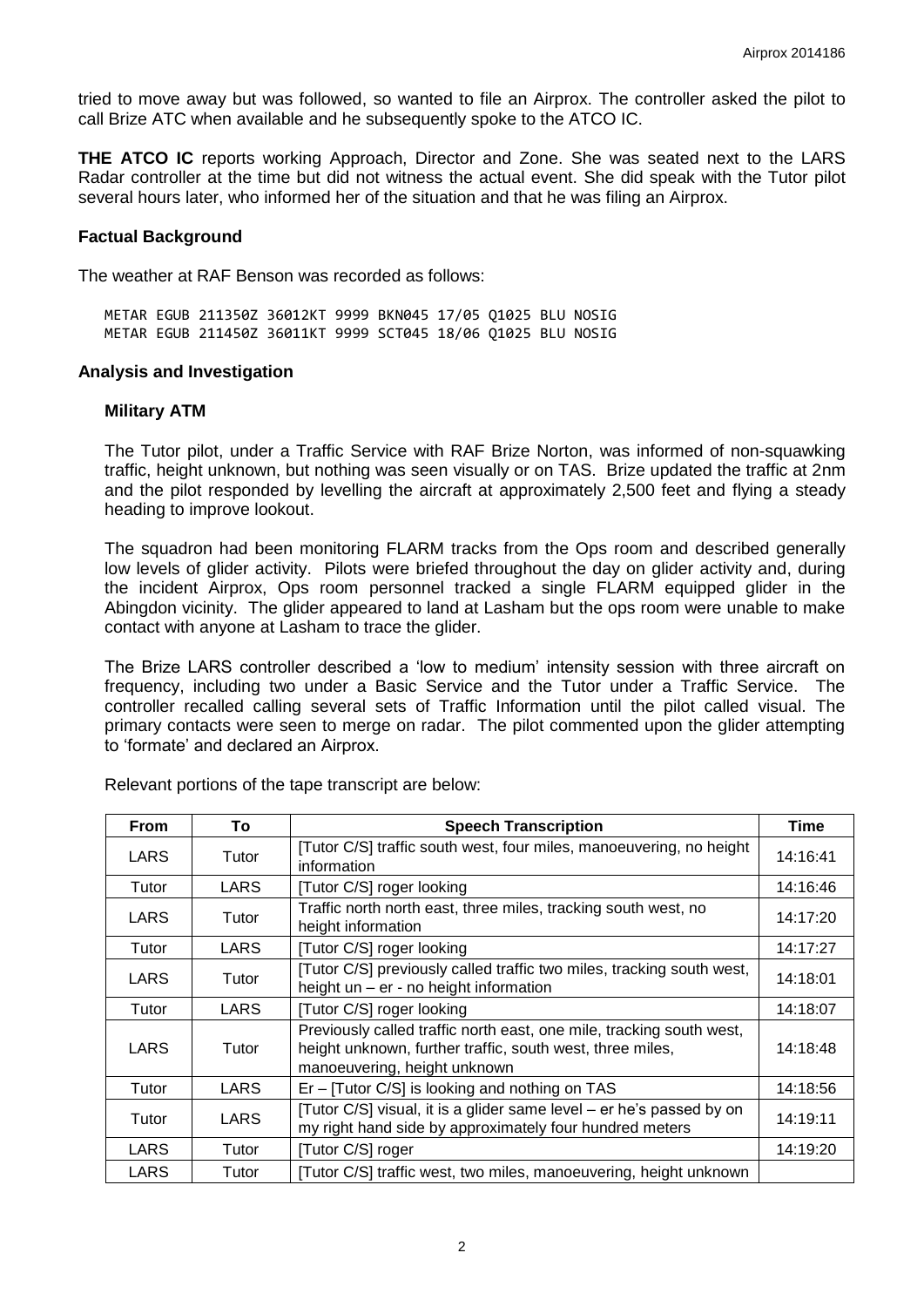| <b>From</b> | Т٥   | <b>Speech Transcription</b>                                                                                                                                                                                                                                                                                      | Time     |
|-------------|------|------------------------------------------------------------------------------------------------------------------------------------------------------------------------------------------------------------------------------------------------------------------------------------------------------------------|----------|
| Tutor       | LARS | [Tutor C/S] roger and the glider that was previously been reported<br>appears to be trying to formate with me. I am going to descend<br>and descend towards Benson this time. I'm a little bit concerned<br>that he's obviously seen me but wants to get very close and I'd<br>like to report this as an Airprox | 14:20:51 |

At 1418:01, (Figure 1) LARS updated Traffic Information as 2nm, tracking south-west, no height information.



Figure 1: Traffic Information at 1418:01 (Tutor squawk 3712; glider primary only)

The Traffic Information was further updated at 1418:48 (Figure 2) at 1 nm, tracking south west, height unknown.



Figure 2: Traffic update at 1418:48

The Tutor pilot reported visual at 1419:11 (Figure 3), estimating 400 metres separation. The primary contact faded from radar at 1419:17 and did not re-appear as the Tutor climbed and manoeuvred, as per the occurrence report.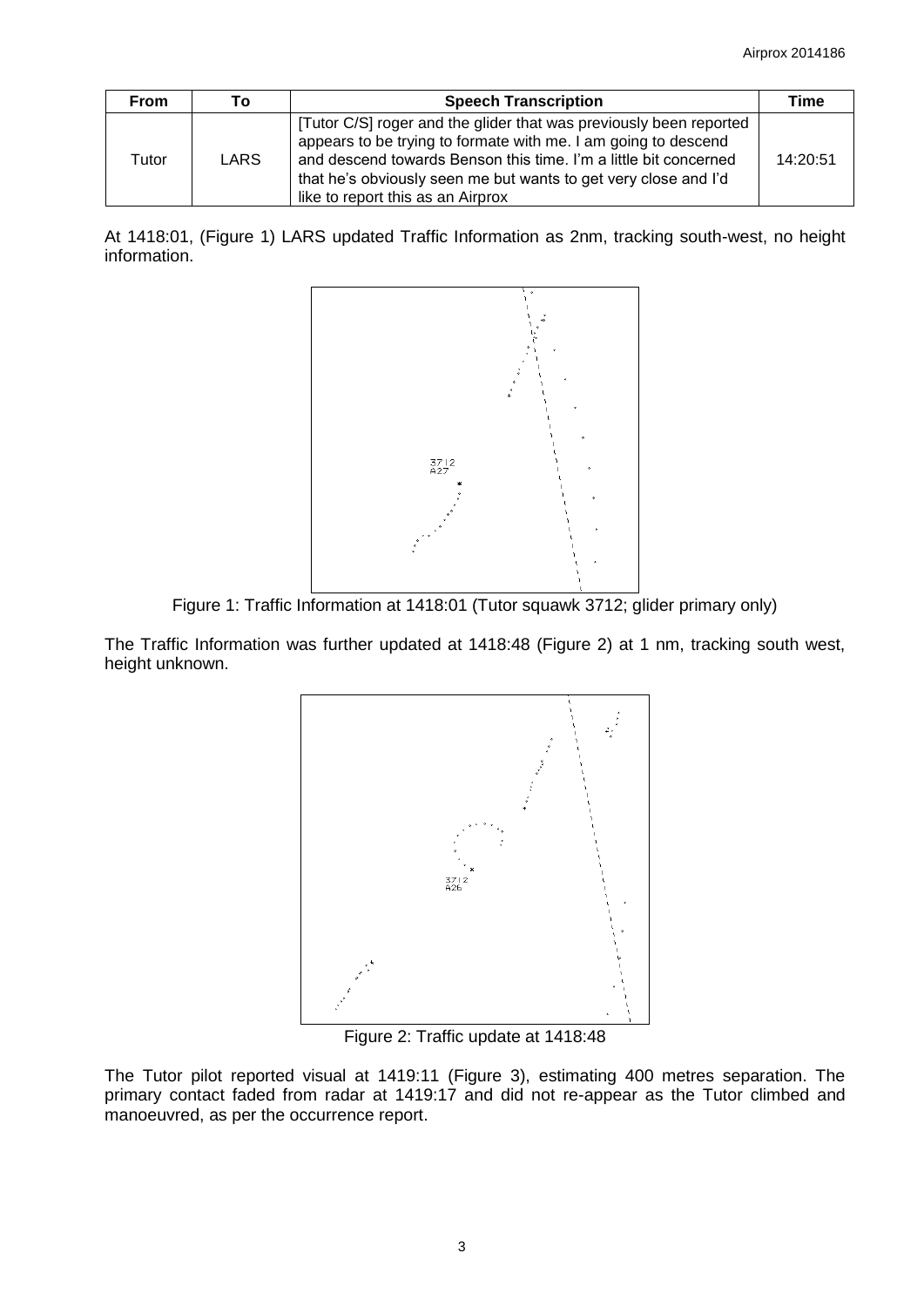![](_page_3_Figure_1.jpeg)

<span id="page-3-0"></span>Figure 3: Tutor reported visual at 1419:11

The controller provided an abundance of Traffic Information at 4, 3, 2 and 1nm, and this allowed the Tutor pilot to get visual with the glider. The Tutor pilot had no TAS readout as the glider was not transponding. The normal barriers to an Airprox in Class G would be Traffic Information from ATC, ACAS/TAS and the 'see and avoid' principle. TAS could not detect the glider. The Tutor was not fitted with FLARM but glider activity had been taken into account when flight planning and dynamic information was available from the Tutor Ops room, who were monitoring FLARM activity. The late sighting at 300 metres confirms the limitations of 'see and avoid'. The Tutor pilot reduced workload to concentrate on scan but the glider target characteristics meant that a slow moving aircraft, possibly not contrasting with the background, was difficult to spot until at close range.

## **UKAB Secretariat**

The Tutor and glider pilots shared an equal responsibility for collision avoidance and not to fly into such proximity as to create a danger of collision<sup>1</sup>. If the incident geometry is considered as converging then the Tutor pilot was required to give way to the glider<sup>2</sup>. If the incident geometry is considered as head-on then both pilots were required to turn to the right<sup>3</sup>, notwithstanding their overriding responsibility not to collide. Formation flight is only permissible with the agreement of both aircraft commanders<sup>[1](#page-3-0)</sup>. The tape transcript indicated that the Tutor pilot informed Brize LARS of his intentions to move away from the glider at 1420:51 and the radar replay indicated that he turned and accelerated away from the glider at about 1421:11. It is considered likely that CPA occurred at some point between those times.

## **Comments**

### **HQ Air Command**

Once again the limitations of see-and-avoid are highlighted by the late sighting of the glider by the Tutor pilot. Due to the inability of the TAS to observe the glider, it was unable to provide supplementary situational awareness in this instance. Notwithstanding this, an appropriate choice of ATS ensured that sufficient warning of a potential conflict was available to the Tutor pilot, allowing him to become visual with the conflicting traffic in sufficient time to take avoiding action. Without further liaison, it is impossible to confirm the suitability of the glider pilot's actions post the initial conflict. However, it is considered unlikely that the glider pilot was attempting to formate

 $\overline{a}$ 1 Rules of the Air 2007 (as amended), Rule 8 (Avoiding aerial collisions).

<sup>2</sup> ibid. Rule 9 (Converging).

 $3$  ibid. Rule 10 (Approaching head-on).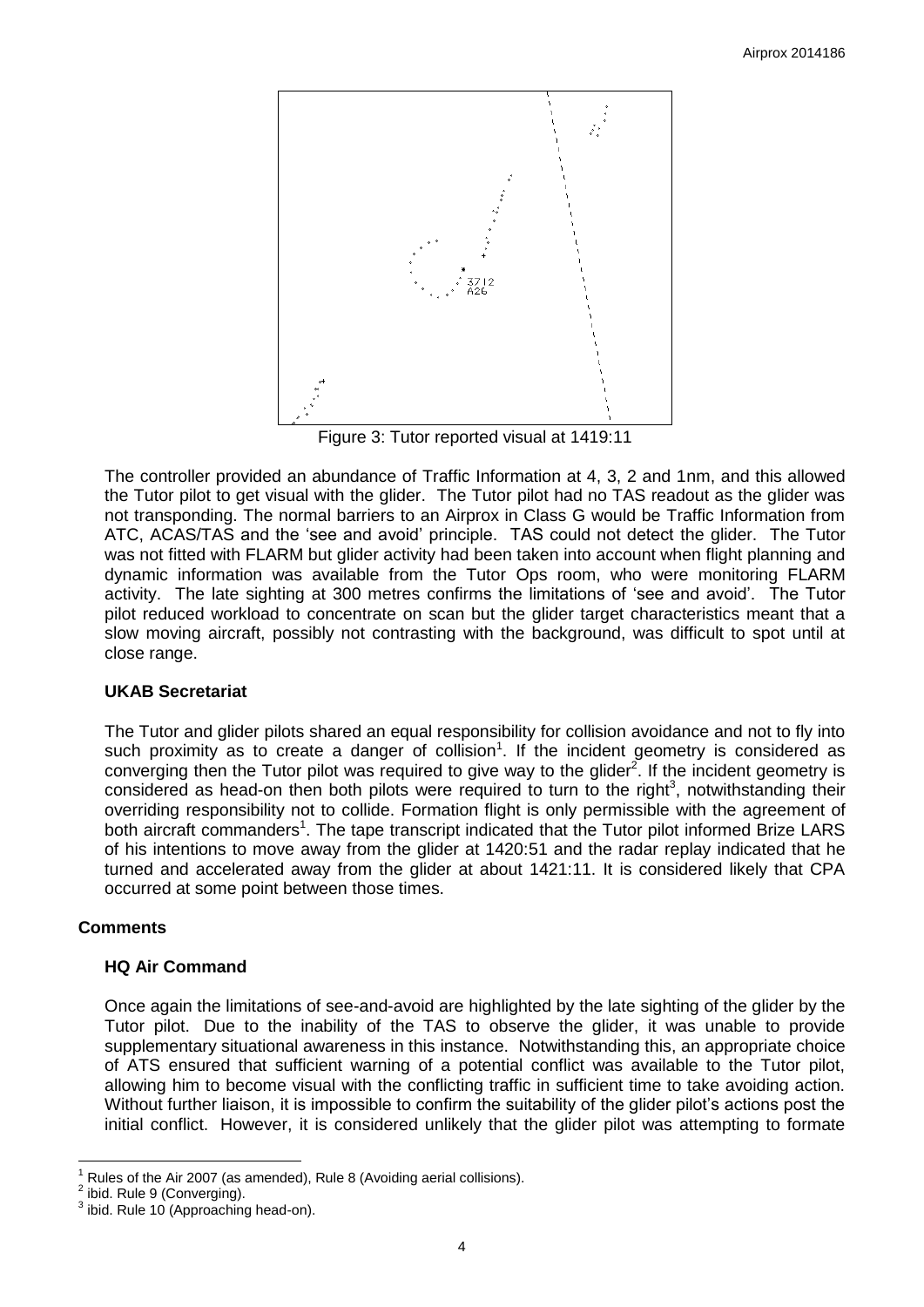with the Tutor and the greater likelihood was that his actions were an attempt to manoeuvre within a thermal in order to maintain or gain lift. The inability to communicate intentions, coupled with the unexpected actions of the glider pilot, was sufficient to cause concern to the Tutor pilot, resulting in his early termination of the sortie and return to base.

### **Summary**

An Airprox was reported when a Tutor and a glider flew into proximity at about 1421 on Sunday 21<sup>st</sup> September 2014. Both pilots were operating under VFR in VMC, the Tutor pilot in receipt of a Traffic Service from Brize Radar and the glider pilot most likely not in receipt of an Air Traffic Service.

### **PART B: SUMMARY OF THE BOARD'S DISCUSSIONS**

Information available consisted of a report from the Tutor pilot, a transcript of the relevant RT frequency, radar photographs/video recordings, reports from the air traffic controllers involved and reports from the appropriate ATC and operating authorities.

The Board first considered the inability to trace the glider pilot and expressed their frustration. They noted that an area-FLARM display was located in the Tutor Operations room and that operations personnel had perceived that the glider in question had tracked towards Lasham before disappearing from the display. Unfortunately, the glider's FLARM information did not include its registration, and a subsequent phone call to Lasham did not result in a glider pilot coming forward to provide details pertinent to the Airprox. Whilst this had hindered the subsequent investigation, Board members also noted that submission of an Airprox report by the glider pilot was entirely voluntary, and that he may not have had cause for concern, may not have seen the Tutor (unlikely), or may have simply decided not to take part in the Airprox process. Members understood that this was intrinsic to Airprox reporting, but reiterated that the function of the Board was simply to improve safety of flight, not to apportion blame, and they encouraged all in the aviation community to assist if called upon to do so. The Board also encouraged all FLARM users to register their unit's FLARM ID in order to facilitate this, and other safety activities.

Turning to the pilots' actions, the Board noted that the Tutor pilot had rolled out of his turn on receipt of Traffic Information from the Brize controller in order to prioritise his lookout. They commended him for doing so, and also commended the Brize controller for a total of 4 Traffic Information calls. The Board noted that the Tutor pilot did not see the glider until it passed abeam, reporting 300m lateral separation on the right; this emphasises the difficulty in visually sighting these small-cross-section aircraft head-on. It subsequently appeared to the Tutor pilot that the glider pilot was attempting to formate on him and, whilst the Board accepted that this was a possibility that could not be ruled out absolutely, members thought it unlikely given the attendant difficulty in maintaining station on a powered aircraft. Gliding members pointed out that even a thermal in the UK can produce rates of climb of the order of 500-1000fpm, and that the glider pilot was likely entering a thermaling turn to the right coincident as the Tutor pilot also turned. Of note, the Airprox occurred at about the time of maximum solar insolation when thermals would be more active. Nevertheless, it was of concern to the Board that the Tutor and glider had passed each other at about 1419:30 (extrapolated from the radar replay) and that it was not until 1420:51, some 1min 20sec later, that the Tutor pilot transmitted "*… the glider that was previously been reported appears to be trying to formate with me.*" Members discussed this apparent anomaly for some time, but were unable to fathom how the Tutor pilot would not have been able simply to accelerate or break away from the glider during this time. They recalled that, in a converging situation, the onus was on the Tutor pilot to give way. Given this responsibility, the fact that the Tutor pilot had the glider in sight at all times during the extended course of their encounter and that it could not be judged as to whether the glider pilot was trying to formate or not the Board unanimously agreed that the cause of the incident was best described as the Tutor pilot being concerned by the proximity of the glider. They considered that it would be misleading to consider this an Airprox event and assessed it as a risk Category E.